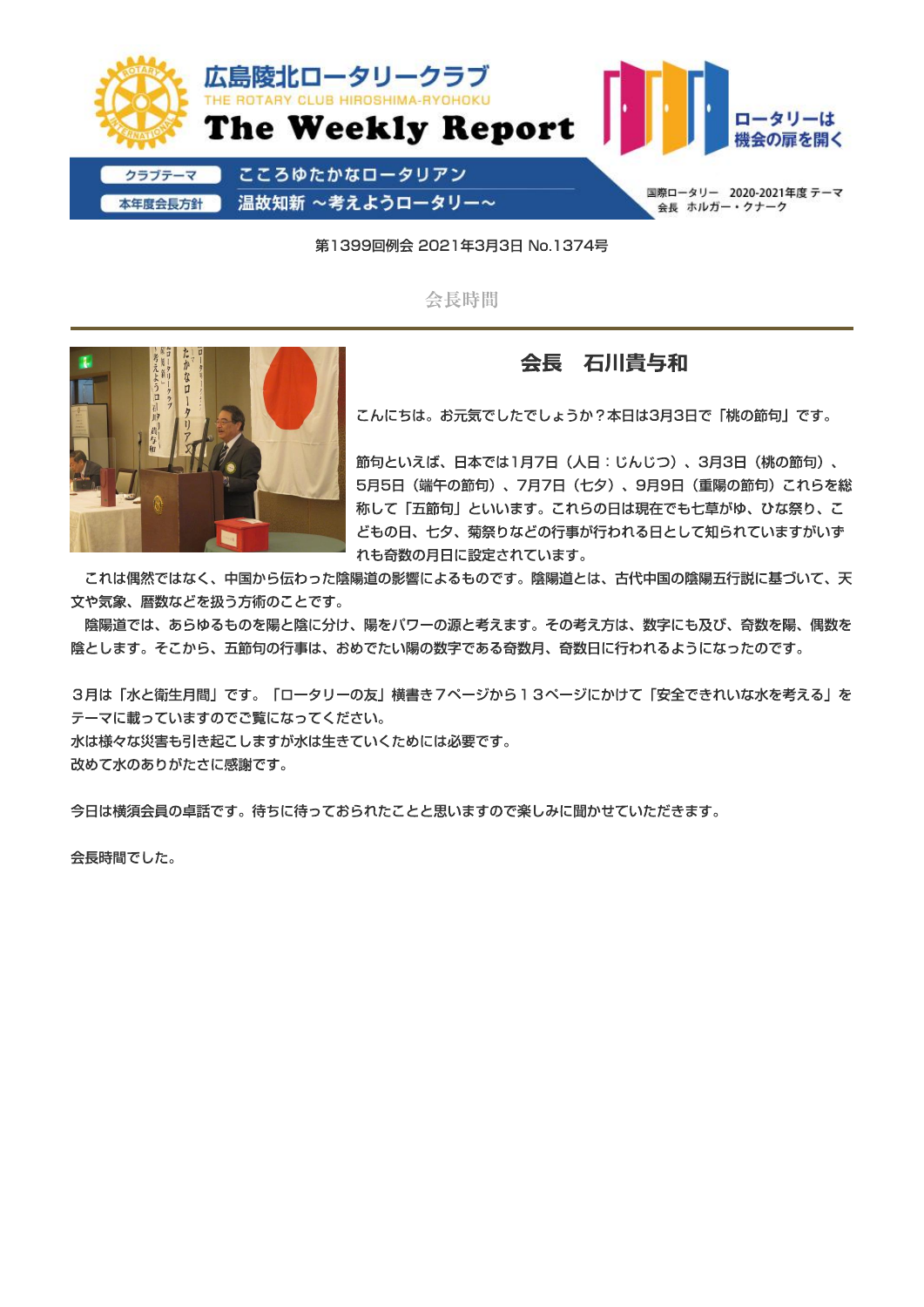

3月10日のプログラム

クラブフォーラム

3月24日のプログラム

クラブフォーラム

出席報告 (例会運営委員会)

### 3月3日出席者

| 会員総数 | 55名 |
|------|-----|
| 出席会員 | 40名 |
| 欠席会員 | 15名 |
| ご来賓  | 0名  |
| ご来客  | 0名  |
| ゲスト  | ∩≈  |

来客者紹介 (親睦家族委員会) 幹事報告 (貞徳伸治)

#### 1.例会変更

·広島安佐RC 「創立22周年記念夜間例会」 日時: 3月4日 (木) 18: 30~※同日変更 場所:リーガロイヤルホテル広島3F「宮島」

#### 休会

- · 広島廿日市RC 3月15日 (月)
- · 広島安芸RC 3月16日 (火)
- · 広島北RC 3月18日 (木)
- · 広島中央RC 3月22日 (月)
- · 広島安佐RC 3月25日 (木)
- · 広島城南RC 3月26日 (金)
- · 広島廿日市RC 3月29日 (月)
- · 広島西南RC 3月30日 (火)

### 2.BOX配布物

・ガバナー月信を配布しております。ロータリーの 友 (3月号) は次週のクラブフォーラムで使用しま すので、次週配布致します。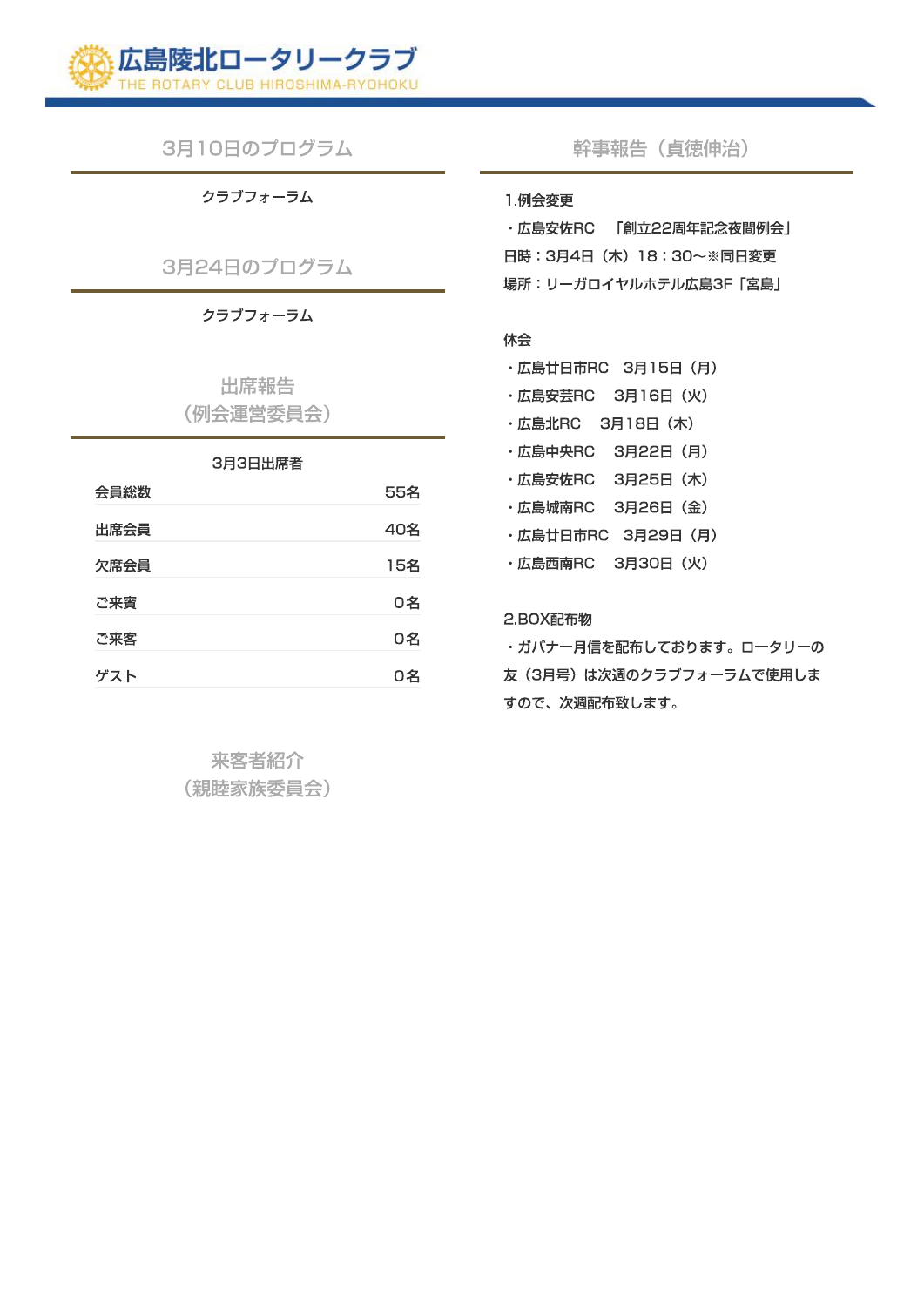

### 会員卓話

# 自己紹介



### 横須佳織会員

皆さま、お久しぶりでございます。

今日は、皆さまにお目にかかるだけでもドキドキするのに、卓話時間を持たせて いただき、ここ数日ずっと緊張しています。

自己紹介の時間という大前提を踏まえて、私の仕事に対する想い、そして、陵北 ロータリークラブ対しての想いをお話しさせていただきたいと思います。

私は、小中高とバスケットボールに打ち込み、身長は159cmと小柄ながらジャンプ力がすごいです。試合開始の対戦 相手との初めのセンタージャンプも私の役でした。今よりも痩せていて、身長も156㎝くらいで本当にきゃしゃでし た。相手の選手は170㎝近くあるので、油断していました。勢いと負けん気で勝ってきたように思います。

短大では、教養学部でした。一般教養を学び、楽しく学ばせていただき、その後、就職もせずに結婚します。嫁ぎ先 が、建設会社だった為、私は子会社であるインテリアショップを任され、しっかり働きました。一女をもうけました が、その後実家に戻りました。

父が私に商売をさせようとし、福祉施設をしてほしかったようですが、場所が海に近いことで様々な規則に足止めさ れ、その期間迷います。結婚してすぐに経営者、社会に出たことがない私が肩書きなしにどれくらい通用するのか自 分で試したくなりました。

そこで、リクルートという会社に就職し、営業活動を頑張って、もまれるなか私は広島1位を何度も取ることが出来 ました。退職をし、今の日本文化倉院を設立しました。

私は、「やったらできた」という言葉が好きです。言葉に重みがあるように感じます。

そして、亡くなられたケイ子先生から、「社員さんに優しくしてあげなさい。一人で働いているのではないのだか ら、皆に頑張ってもらわないとあなたはいないのだからと」と言葉をいただいた事が深く残っています。

最後に、皆さんへお配りしましたネクタイ等は奥様やお嬢様等愛する方に是非プレゼントとしてご利用いたければ幸 いです。

貴重なお時間をいただきまして、ありがとうございました。